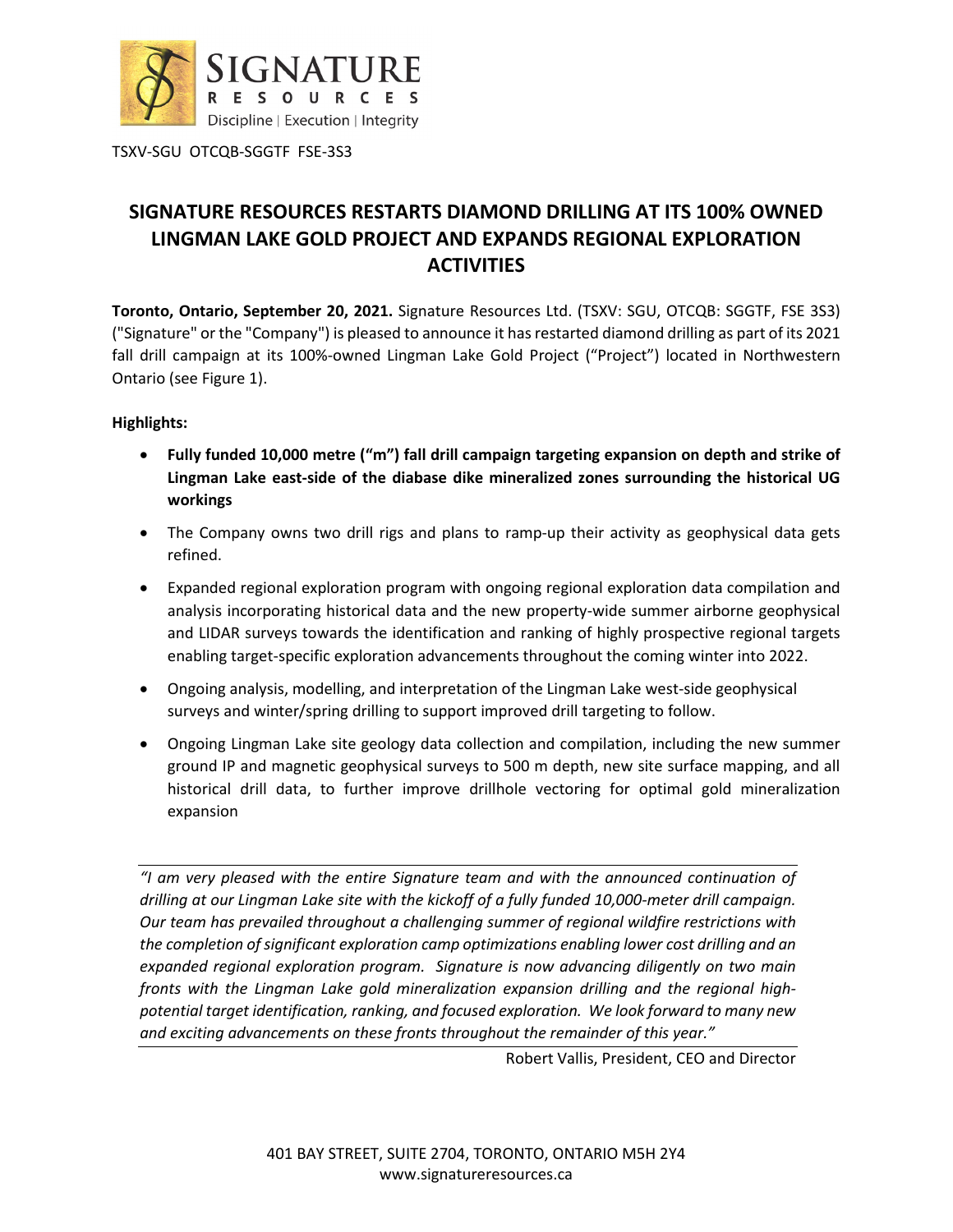

TSXV-SGU OTCQB-SGGTF FSE-3S3



Figure 1: Plan map of the 2021 fall drilling location

## **About Signature**

The Lingman Lake gold property consists of 1,434 staked claims, four freehold fully patented claims and 14 mineral rights patented claims totaling approximately 27,113 hectares. The property hosts an historical estimate of 234,684 oz of gold\* (1,063,904 tonnes grading 6.86 g/t with 2.73 gpt cut-off) and includes what has historically been referred to as the Lingman Lake Gold Mine, an underground substructure consisting of a 126.5-metre shaft, and 3-levels at 46-metres, 84-metres and 122-metres depths.

\*This historical resource estimate is based on prior data and reports obtained and prepared by previous operators, and information provided by governmental authorities. A Qualified Person has not done sufficient work to verify the classification of the mineral resource estimates in accordance with current CIM categories. The Company is not treating the historical estimate as a current NI 43-101 mineral resource estimate. Establishing a current mineral resource estimate on the Lingman Lake deposit will require further evaluation, which the Company and its consultants intend to complete in due course.